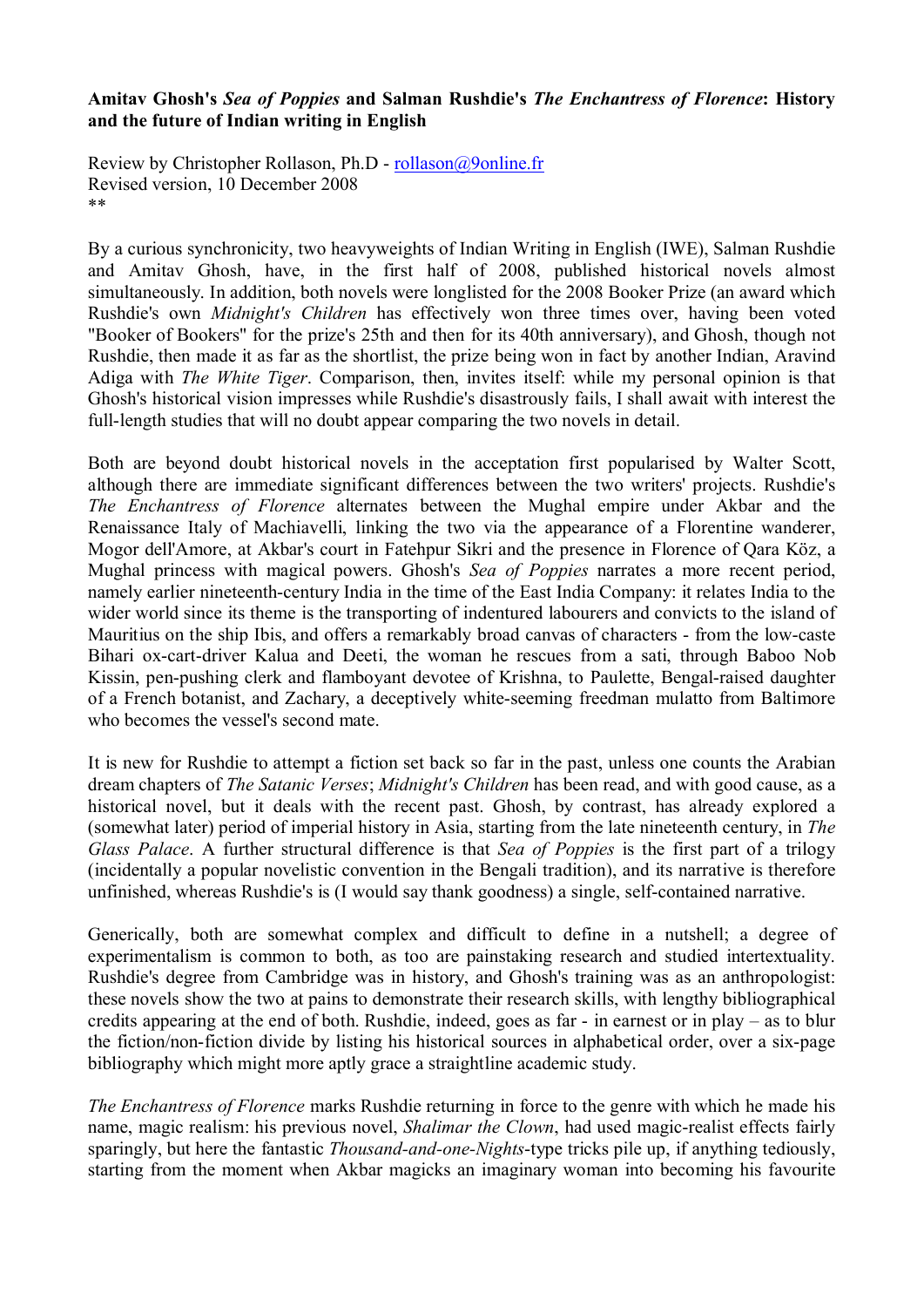wife. The novel's fantastic elements coexist rather awkwardly with spoonfuls of dubiously digestible factual material - topographical data on Fatehpur Sikri that might seem straight out of a Lonely Planet guide, historical information about Florentine politics or Central Asian warfare that has all the vitality of a medieval chronicle. Historical novel thus meets fantasy in a fiction that might recall Scott's *The Talisman*, the neglected masterpiece admired by Edward Said that also depicts the East-West encounter; but Rushdie, alas, falls far short of Scott.

Generically, Amitav Ghosh has in the past used magic realism more sparingly than Rushdie discreetly in his first novel *The Circle of Reason* and fused with non-realist genres such as science fiction and ghost story in *The Calcutta Chromosome*, but elsewhere not at all. *Sea of Poppies* begins as if it is going to be magic-realist, with the young Bihari woman Deeti "seeing" the apparition of a two-masted ship, a "vision not materially present in front of her" (Ghosh*,* 7) on the Ganga outside the opium factory in Ghazipur; but this premonition of the Ibis turns out - like the voice from the dead near the beginning of Vikram Chandra's otherwise realist novel *Sacred Games* - to be the book's sole approximation to magic realism. Nonetheless, it somehow does not feel quite appropriate to categorise *Sea of Poppies* unqualifiedly as straight realism, for – a shade disconcertingly till the reader gets used to it - this novel's dominant register is comedy. In the past it is Rushdie rather than Ghosh who has been associated with the comic, yet here, and despite the presence of such self-evidently severe themes as sati, labour exploitation and racially skewed justice, the timbre of Ghosh's writing is resolutely light and ludic - as, to cite but one instance, in the bizarre moment when Baboo Nob Kissin discovers that Zachary is labelled in the vessel's log as "black" and exultantly concludes he must be a manifestation of Krishna, the Black Lord. This strong presence of the comic in *Sea of Poppies* is likely to disorient some of Ghosh's critics in the world of postcolonial studies, but others may conclude that he is working within a tradition of Bengali humour and that the comedy is a means of highlighting the resilience and resourcefulness of the ordinary person in the face of oppressive structures.

Intertextuality is certainly a key feature of both novels. In *The Enchantress of Florence*, the magic powers of Qara Köz recall similarly gifted women figures from other magic-realist novels - Sierva Maria in Gabriel García Márquez's *Del amor y otros demonios* / *Of Love and Other Demons* or Blimunda in José Saramago's *Memorial do Convento* / *Baltasar and Blimunda*. Mogor dell'Amore's conversations with Akbar may remind the reader of the similar exchanges between Marco Polo and Kublai Khan in Italo Calvino's *Le città invisibili* / *Invisible Cities*, while the emperor's loverelationship with his (at least in the novel) imaginary wife Jodha echoes Adolfo Bioy Casares' *La invención de Morel* / *The Invention of Morel*, whose narrator falls in love with a computergenerated woman. In *Sea of Poppies*, the Ibis recalls multiple moments from Herman Melville's maritime writings, resembling the vessels of *Moby-Dick* in its mix of ethnic origins, "Benito Cereno" in its past as a slave-ship, and "Billy Budd" as a locus of on-board class violence; Lewis Carroll - a favourite in Bengal - is present in a Calcutta banqueting sequence (Ghosh*,* 232) that evokes his Mock Turtle and his "beautiful soup" in its "hot tureen"; and the IWE tradition too is paid homage to in a trial for forgery that recalls the one in R.K. Narayan's *The Guide*. It remains to be seen, however, which out of Rushdie's and Ghosh's intertextual practice is the more productive.

Meanwhile, the two novels certainly converge in demonstrating a rich exuberance of language. In Rushdie's narrative, however thin or flat the story, the writing has the denseness and inventiveness that its author's readers have come to expect from him, but it does not present any real innovations on his previous practice. Ghosh, by contrast, breaks new ground: while *The Glass Palace* and *The Hungry Tide* certainly had their share of non-English lexical items, Indian or more generally Asian, *Sea of Poppies* in numerous places piles up the Indian (Bengali or Bhojpuri) or lascar-pidgin terms to the point where some readers might begin to get confused. Here Ghosh's practice resembles that of Vikram Chandra in *Sacred Games*, with its accumulations of Bombay argot; and Ghosh, like